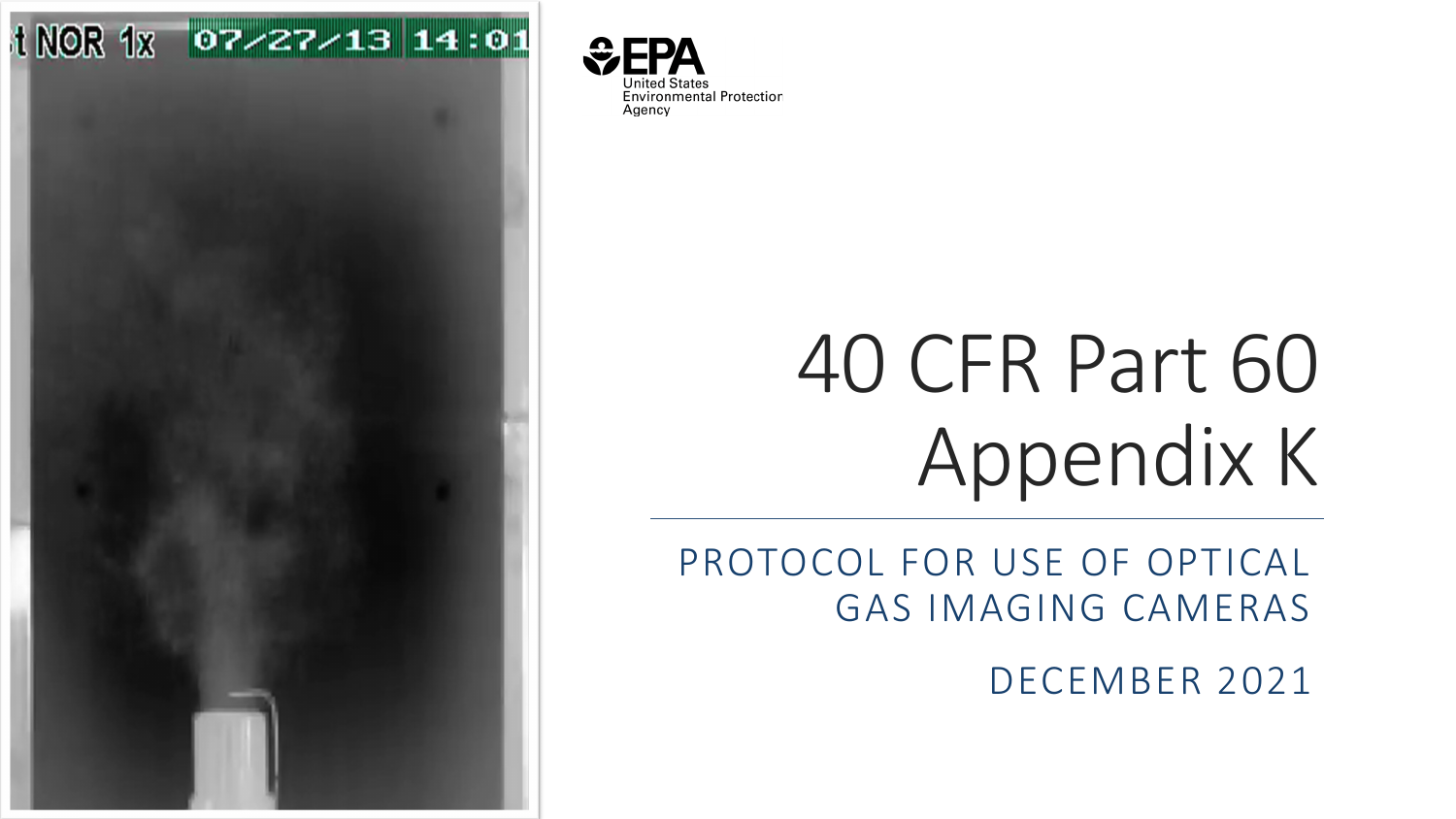## EPA's Proposal for the Oil and Natural Gas Source Category

- On November 2, 2021, EPA issued a proposed rule to reduce climateand health-harming pollution from the oil and natural gas industry
- The package included the proposal of 40 CFR part 60 Appendix K, EPA's procedures for use of optical gas imaging (OGI) in leak detection
	- EPA proposed that OGI surveys must be conducted according to Appendix K for OOOOb and OOOOc
	- Appendix K is written for broader applicability than the oil and natural gas sector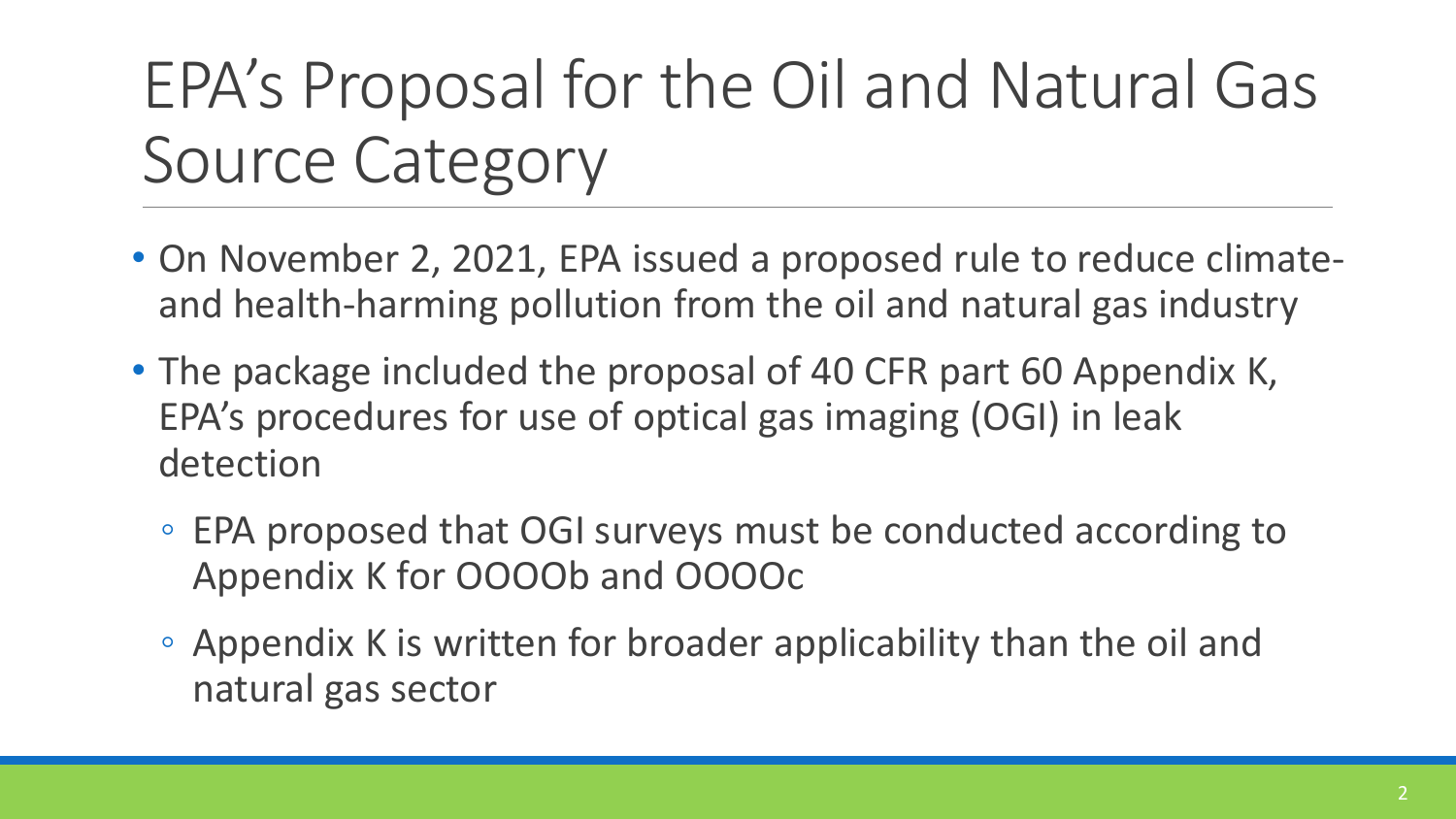### Optical Gas Imaging

Uses a field portable infrared camera to image emissions that are otherwise invisible

Requires proper training and sufficient field experience on a recurrent basis to maintain leak detection proficiency

Restricts the amount of incoming thermal radiation to a small bandwidth compounds with peaks in this bandwidth can be imaged by the camera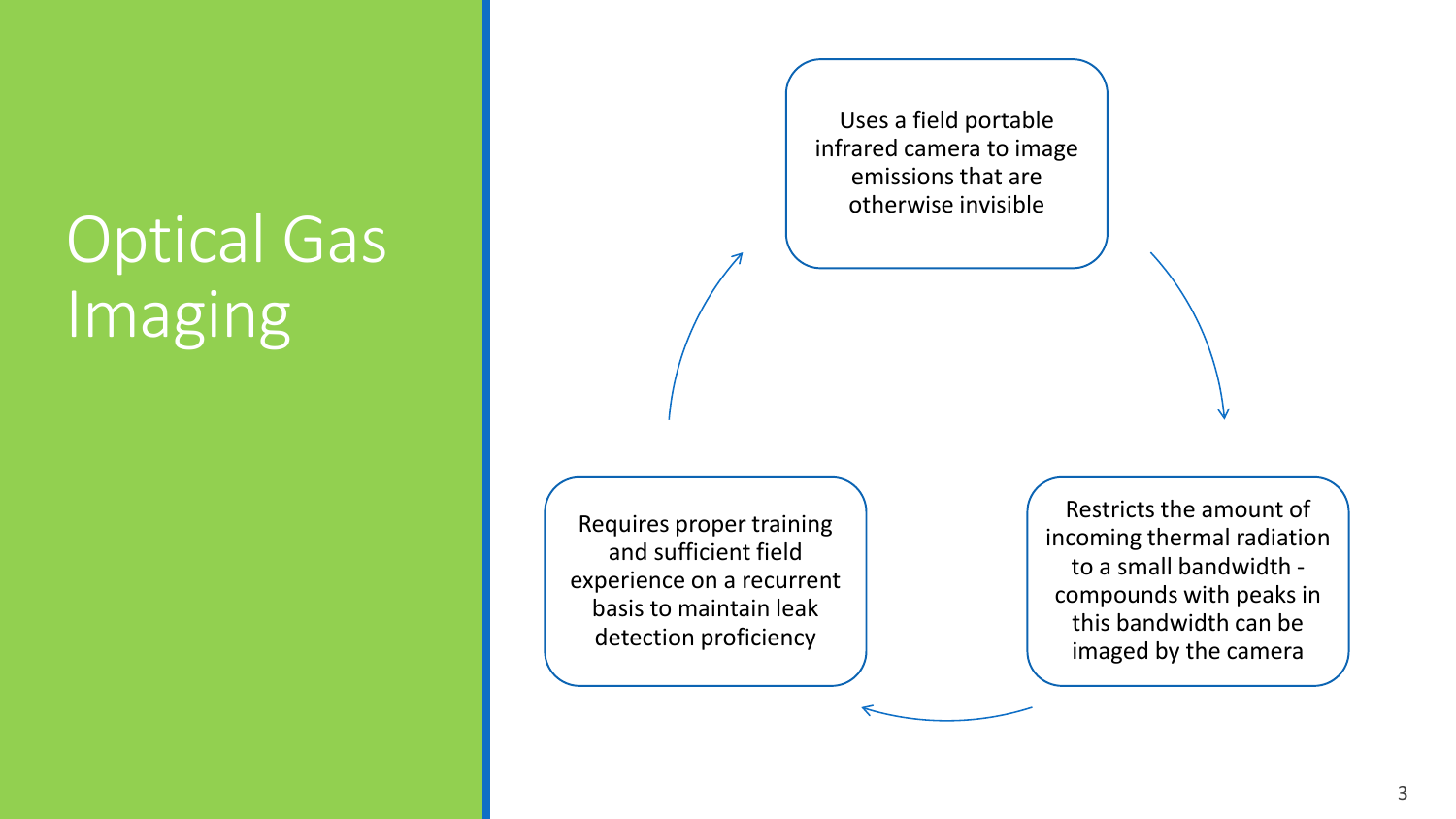# Appendix K

| <b>Section 1.0</b> | <b>Scope and Applicability</b>                                             |
|--------------------|----------------------------------------------------------------------------|
| Section 2.0        | Summary                                                                    |
| Section 3.0        | <b>Definitions</b>                                                         |
| Section 4.0        | Interferences                                                              |
| Section 5.0        | Safety                                                                     |
| <b>Section 6.0</b> | <b>Equipment and Supplies</b>                                              |
| <b>Section 7.0</b> | <b>Camera Calibration and Maintenance</b>                                  |
| <b>Section 8.0</b> | Initial Performance Verification and development of the Operating Envelope |
| <b>Section 9.0</b> | <b>Conducting the Monitoring Survey</b>                                    |
| Section 10.0       | <b>Camera Operator Training</b>                                            |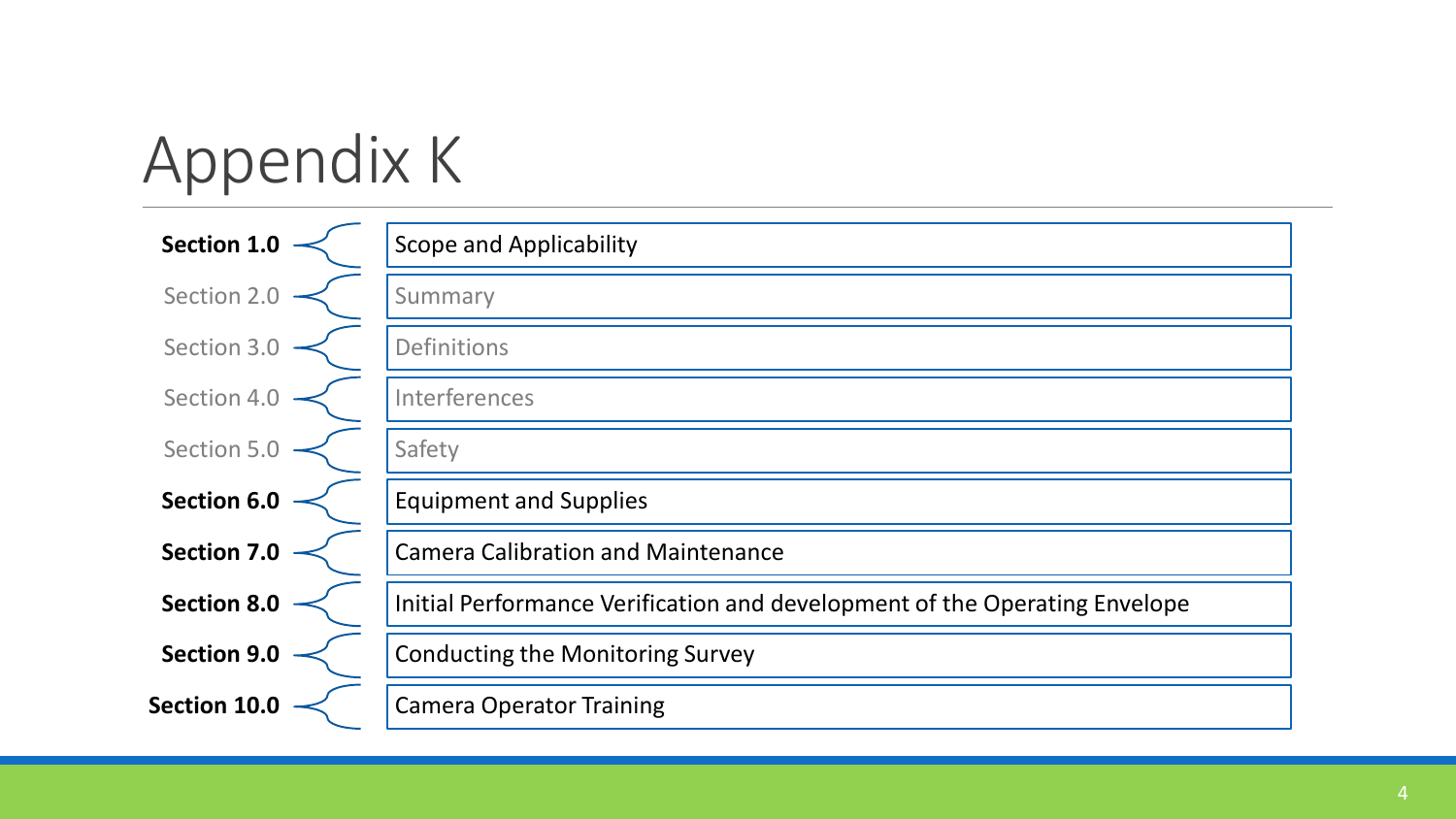### Section 1.0: Scope and Applicability

#### Scope

- Oil and gas upstream and downstream sectors, including well heads, compressor stations, boosting stations, petroleum refineries, gas processing plants, and gasoline distribution facilities
- Not applicable to chemical plants at this time
- Specific component focus for surveys determined by the applicable subpart

#### Applicability

- Analytes: VOC (including hazardous air pollutants), methane, ethane
- Must be referenced by an applicable subpart
- Not currently applicable for use in direct emission rate measurements from sources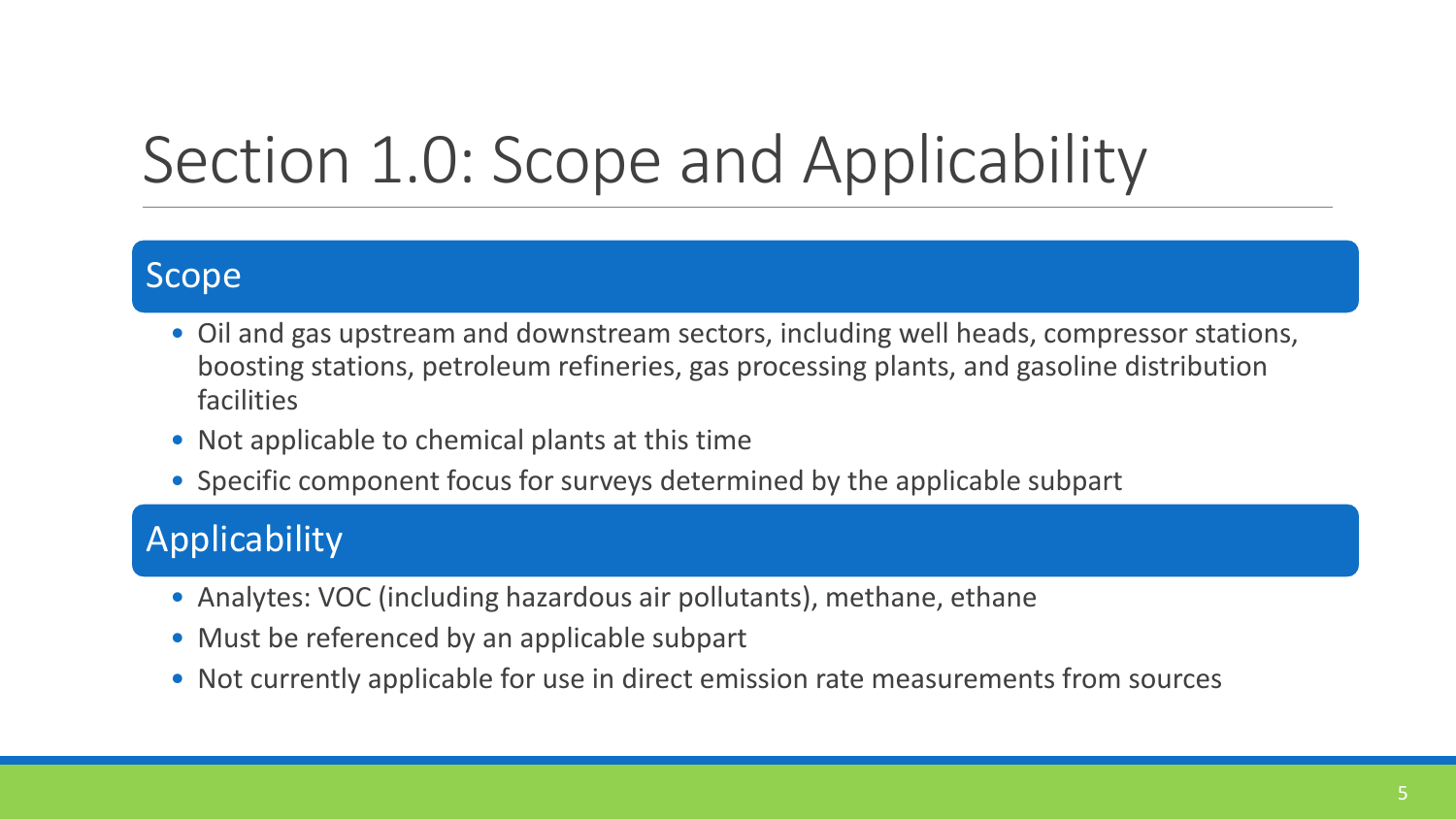## Section 6.0: Equipment and Supplies

- OGI cameras must meet two specifications:
	- The camera **spectral range** must overlap with a major absorption peak for the chemical target(s) of interest
		- Response factor of at least 0.25 when compared to the response factor of propane for >75 percent of the constituents of the expected gaseous emissions composition
		- Response factors can be obtained from peer reviewed articles or may be developed
		- Response factor determined at a concentration path-length of 10,000 part per million-meter
	- Must be able to produce a **detectable image** of methane emissions of 17 g/hr and butane emissions of 18.5 g/hr at a viewing distance of 2 meters and a delta-T of 5 °C in an environment of calm wind conditions (around 1 meter per second or less)
		- Section 6.2 describes the equipment and supplies necessary for determining that the camera meets this second specification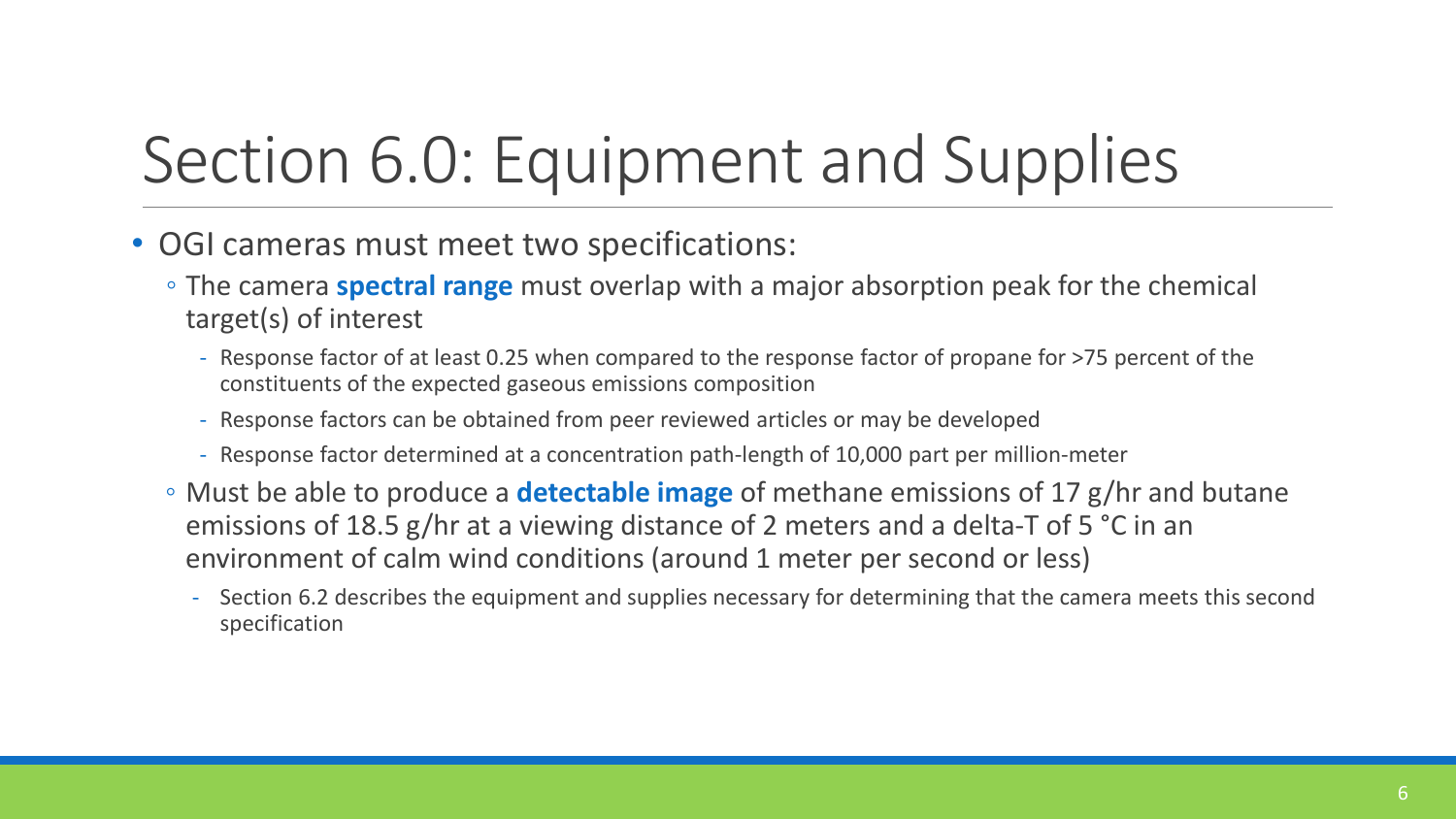#### Section 7.0: Camera Calibration and Maintenance

• The camera does not require routine calibration for purposes of gas leak detection but may require calibration if it is used for thermography (such as with ∆T determination features)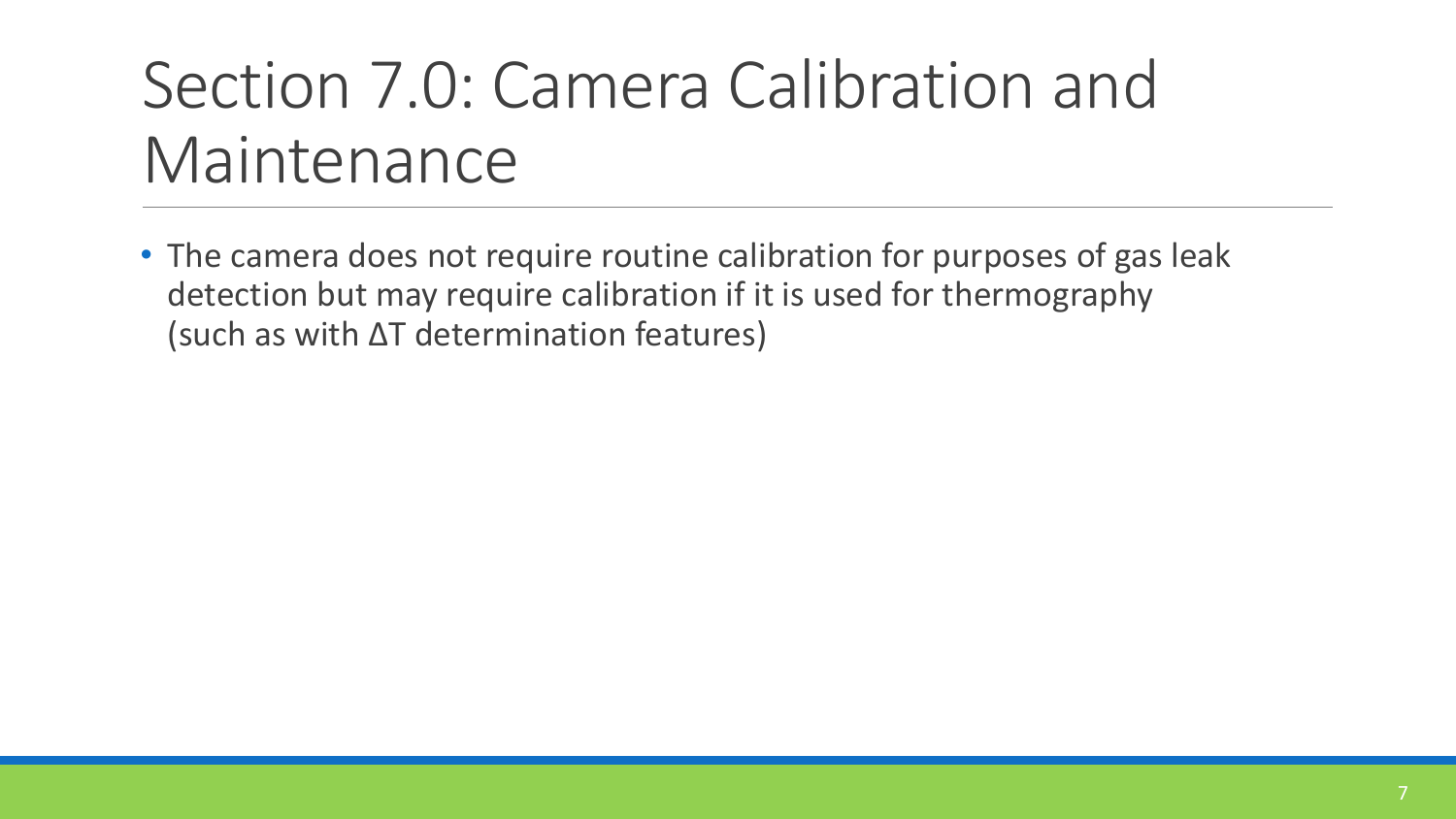#### Section 8.0: Initial Performance Verification and Development of the Operating Envelope

- The **initial performance verification** must demonstrate that the camera meets Section 6.0
- **Operating envelope** must be established for all potential configurations
	- Camera configuration means different ways of setting up an OGI camera that affect the detection capability
	- Can include the operating mode (*e.g.,* standard versus high sensitivity or enhanced), the lens, the portability (*e.g.,* handheld versus tripod), and the viewer (*e.g.,* OGI camera screen versus an external device like a tablet)
- Use the test gas composition, flow rate, and orifice diameter described in Section 6.0 for performance specification for both methane and butane
	- Vary ∆T, viewing distance to the component, and wind speed at constant flow
	- Leak is observed if 3 out of 4 observers see the image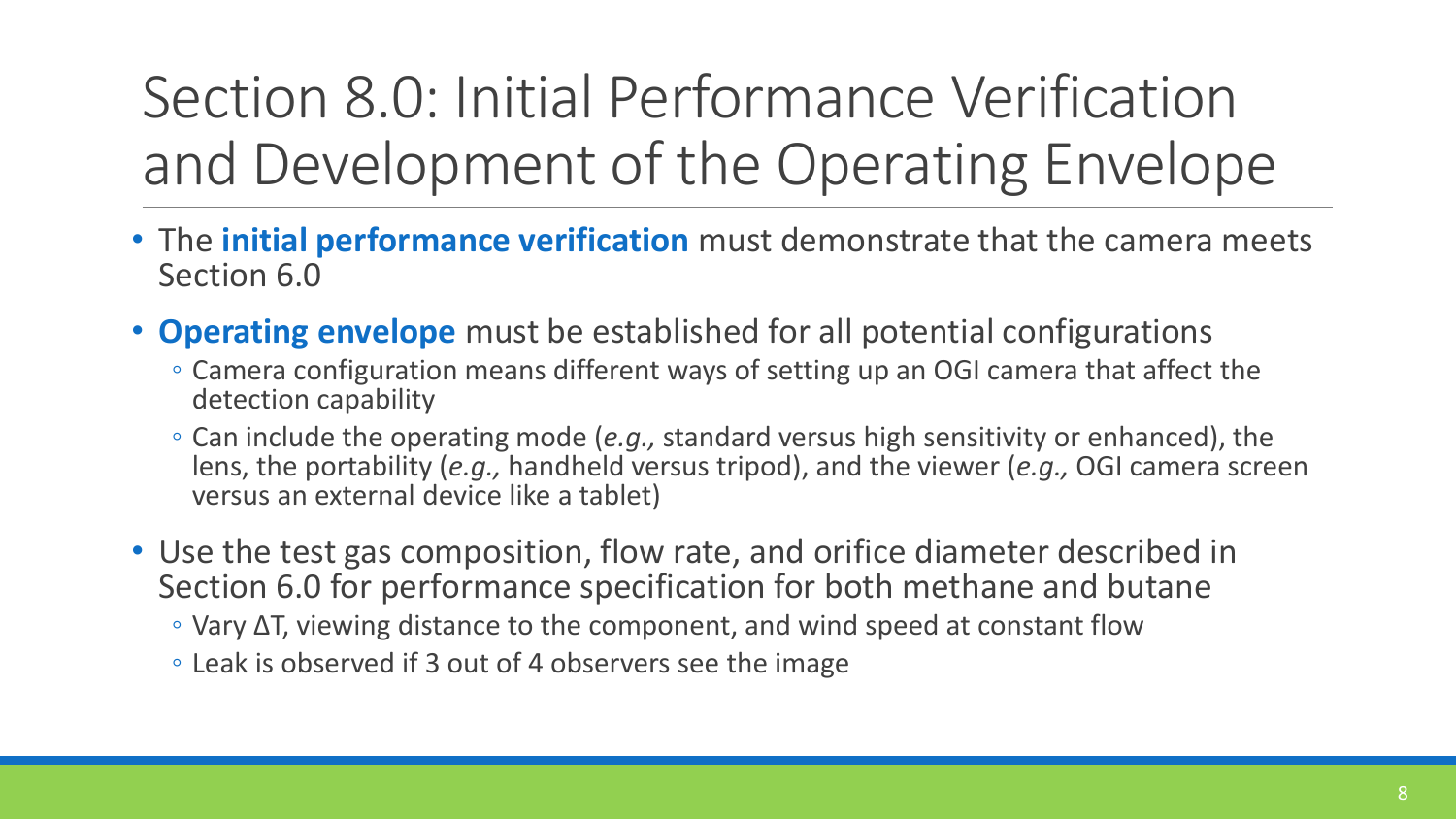### Section 9.0: Conducting the Monitoring Survey

- Procedures must be described in a **monitoring plan**
- **Daily verification check** to confirm that the camera is operating properly
- Ensure conditions in the field are within the **operating envelope**
	- Daily determination of the maximum viewing distance based upon wind speed and expected delta-T at the monitoring site
	- How conditions will be monitored throughout the day to ensure the survey is conducted within the limits of the operating envelope
	- How the operator will ensure an adequate delta-T is present
	- How the operator will recognize and deal with potential interferences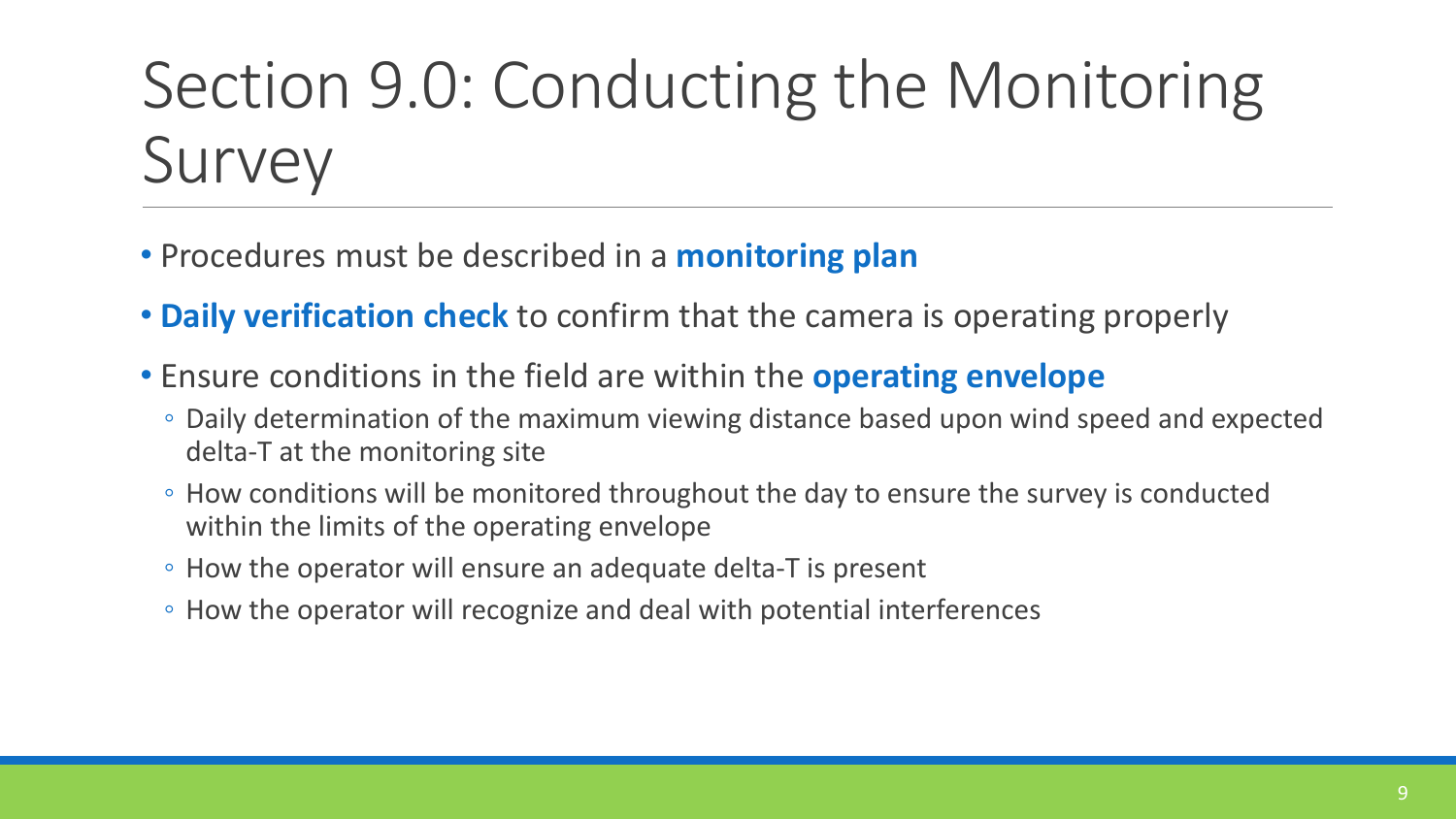### Section 9.0: Conducting the Monitoring Survey, continued

- Approach used to monitor **all regulated components** 
	- Use of a route map or a map with designated observation locations.
	- Use of visual cues (tags, streamers, color-coded pipes)
	- Use of global positioning system route tracing
- How components will be **viewed** with the camera
	- View from at least two different angles
	- Divide complex scenes into manageable subsections
	- Dwell on each angle for a minimum of 5 seconds per component in the field of view
		- Dwell time is the active time the operator is looking for potential leaks –when the scene is in focus and steady
		- Can be reduced based on the monitoring area and number of components as prescribed in Table 14-1
		- Manageable subsection must fill greater than half of the field of view of the camera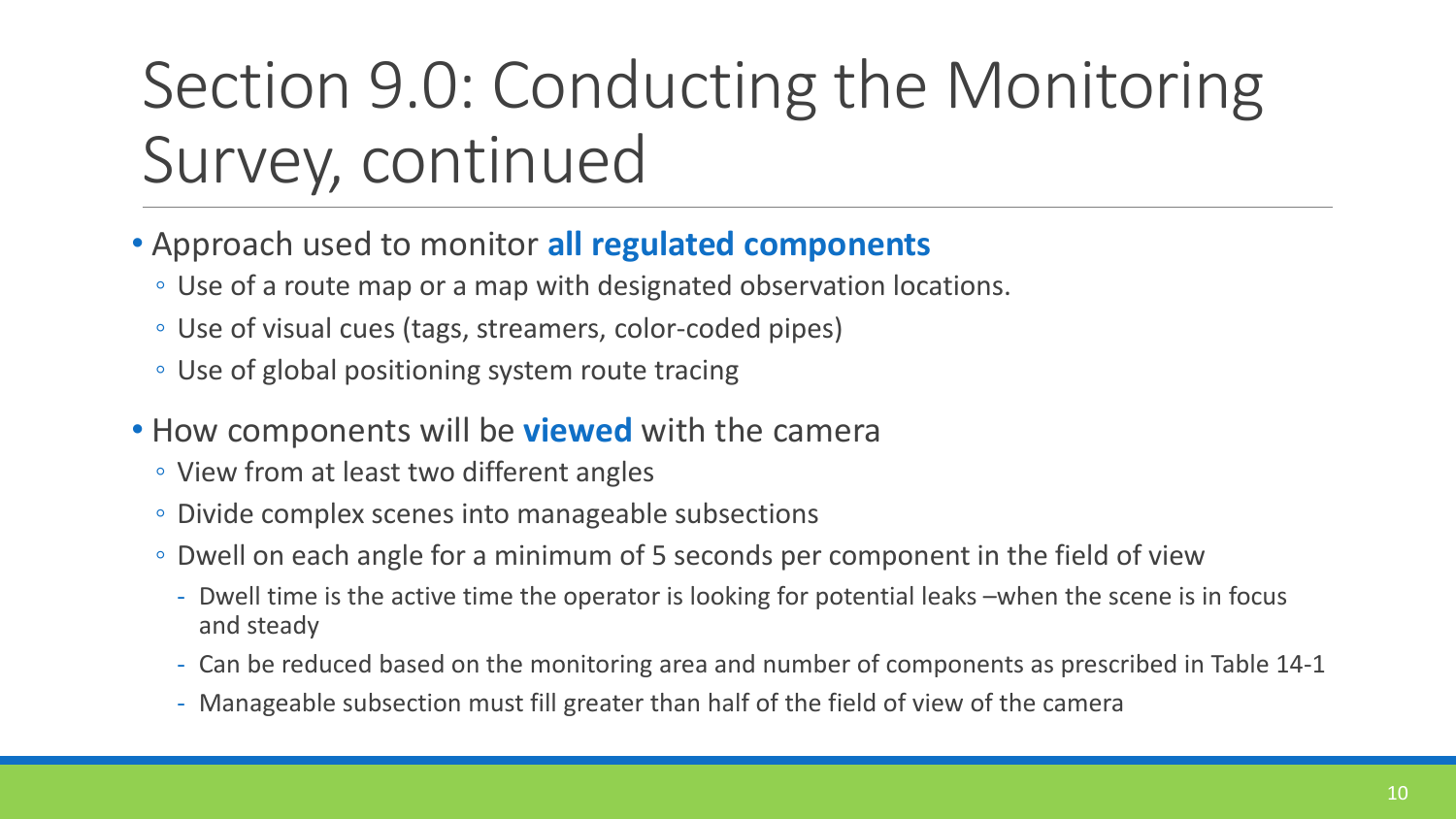#### Section 9.0: Conducting the Monitoring Survey, continued

- •Avoid camera operator fatigue by breaking up surveys **every 20 minutes**
- •**Document** monitoring surveys
	- Record the weather conditions
	- If a leak is found, capture a 10-second video clip and tag for repair
- •At least once each monitoring day, each operator must record a **5 minute video** that documents the **survey technique and procedures**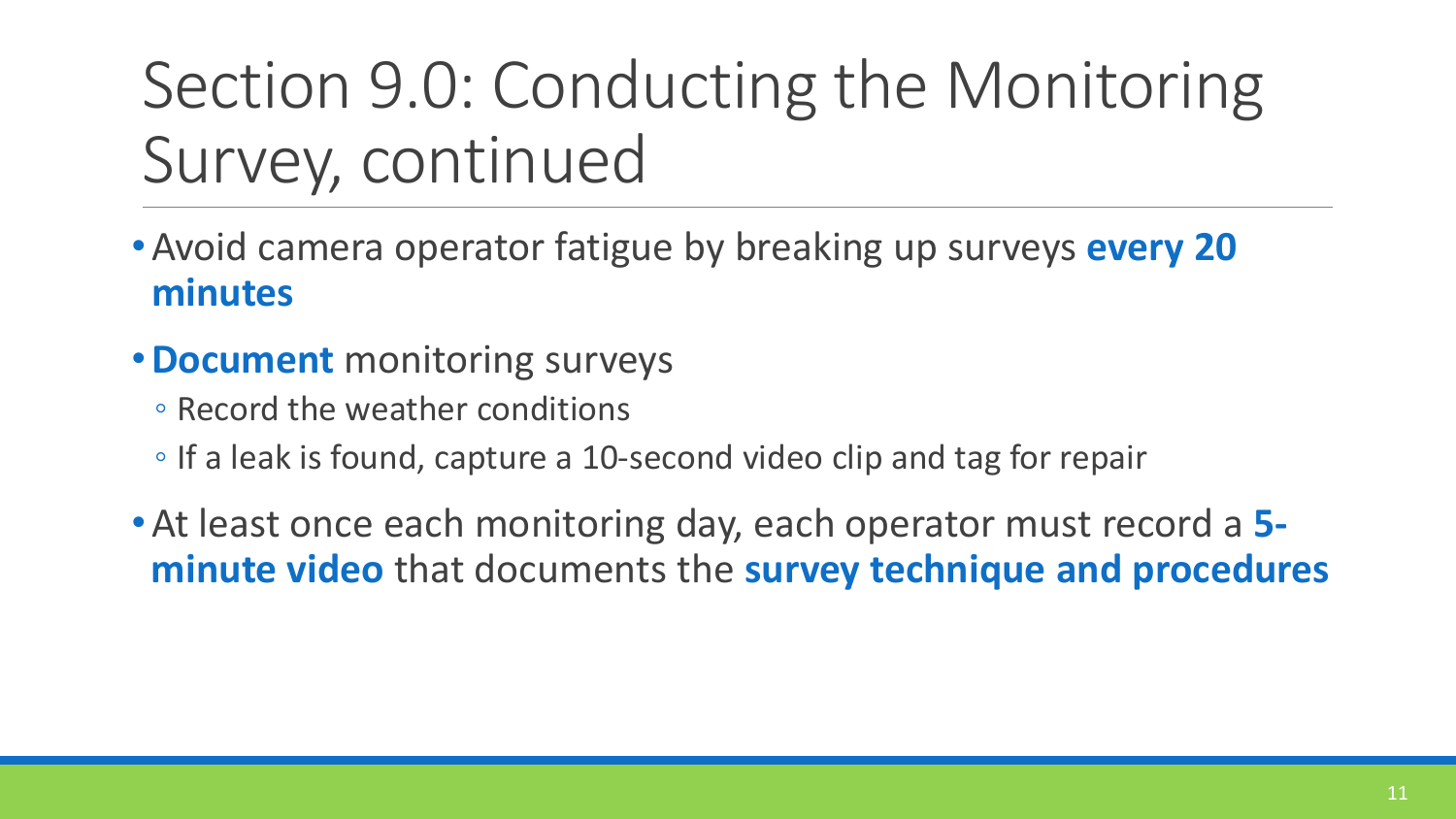#### Section 10.0: Camera Operator Training

#### Initial Classroom

- Fundamental concepts of OGI camera technology
- Description of the components to be surveyed and examples of leaks that can be expected
- Calibration, operation, and maintenance for the camera
- Parameters that can affect image detection and procedures for performing the monitoring survey
- Common mistakes and best practices
- Regulatory requirements, including recordkeeping

#### Initial Field

- 10 surveys where the trainee is observing a senior OGI camera operator
- 40 surveys where the trainee performs the survey with a senior operator verifying side-byside
- 50 surveys where the trainee performs the survey independently with the senior operator providing oversight and instruction/correction
- Final site survey test where the trainee conducts the survey and a senior operator follows behind with a second camera to confirm the results with zero missed persistent leaks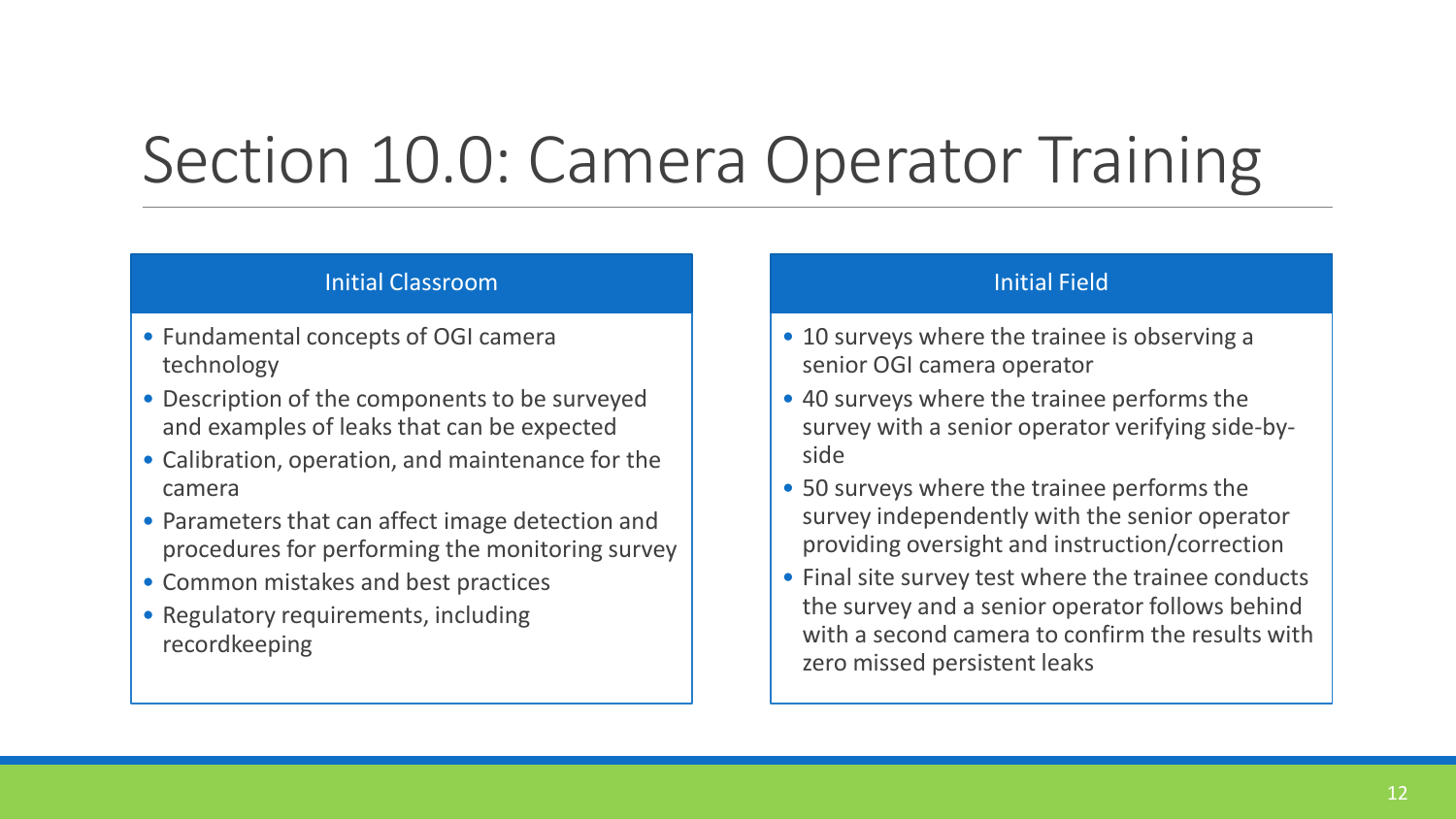#### Section 10.0 Camera Operator Training, continued

- Annual Classroom Refresher
	- Can be shorter in duration than the initial classroom training but must cover procedures for conducting surveys
- Quarterly Performance Audits
	- **Option 1: Comparative monitoring.** senior OGI camera operator performs an independent monitoring survey of at least 4-hours to ensure no persistent leaks were missed
	- **Option 2: Video review.** Unedited and uncut video footage of OGI survey technique is reviewed by senior OGI camera operator for missed leaks and survey technique
	- **Retraining.** Required if the senior OGI camera operator finds any leaks missed by the camera operator being audited or finds that the survey techniques during the video review do not match the monitoring plan
		- 10 surveys where the trainee is observing a senior OGI camera operator
		- 5 surveys where the trainee performs the survey with a senior operator verifying the results side-by-side
		- 10 surveys where the trainee performs the survey independently with the senior operator providing oversight and instruction/correction
		- Final survey test
	- Audit can be delayed if operator will not be performing a survey during the quarter
- If an OGI camera operator has not conducted a monitoring survey in over 12 months, they must repeat the initial training requirements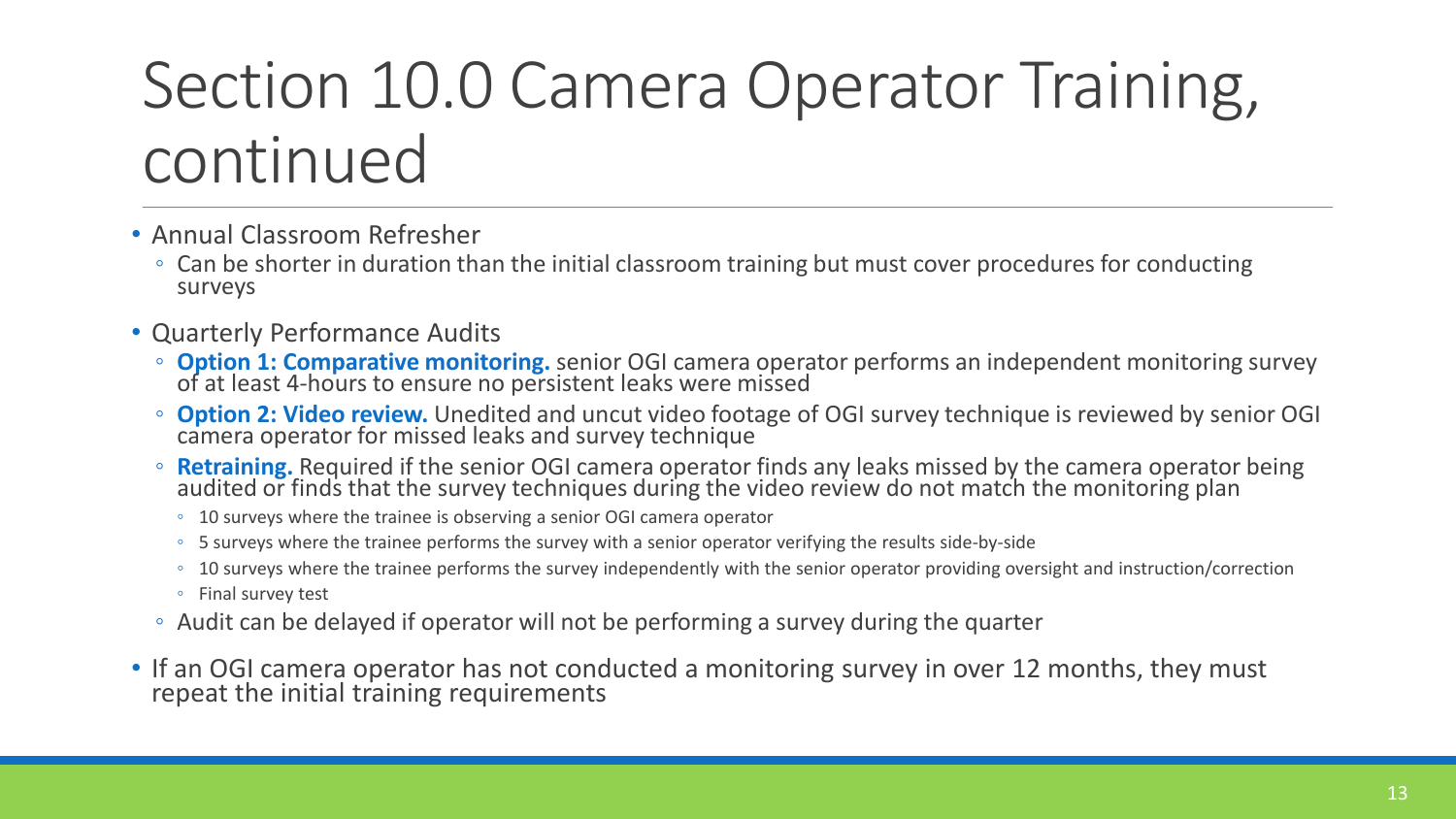# Appendix K

| Section 11   | <b>Quality Assurance and Quality Control</b>                                                                                                                       |
|--------------|--------------------------------------------------------------------------------------------------------------------------------------------------------------------|
| Section 12.0 | Recordkeeping<br>• Performance verification and operating window<br>• Monitoring plan<br>• Training plan and training records<br>• Monitoring survey documentation |
| Section 13.  | References                                                                                                                                                         |
| Section 14   | Tables, Diagrams, and Flow Charts                                                                                                                                  |